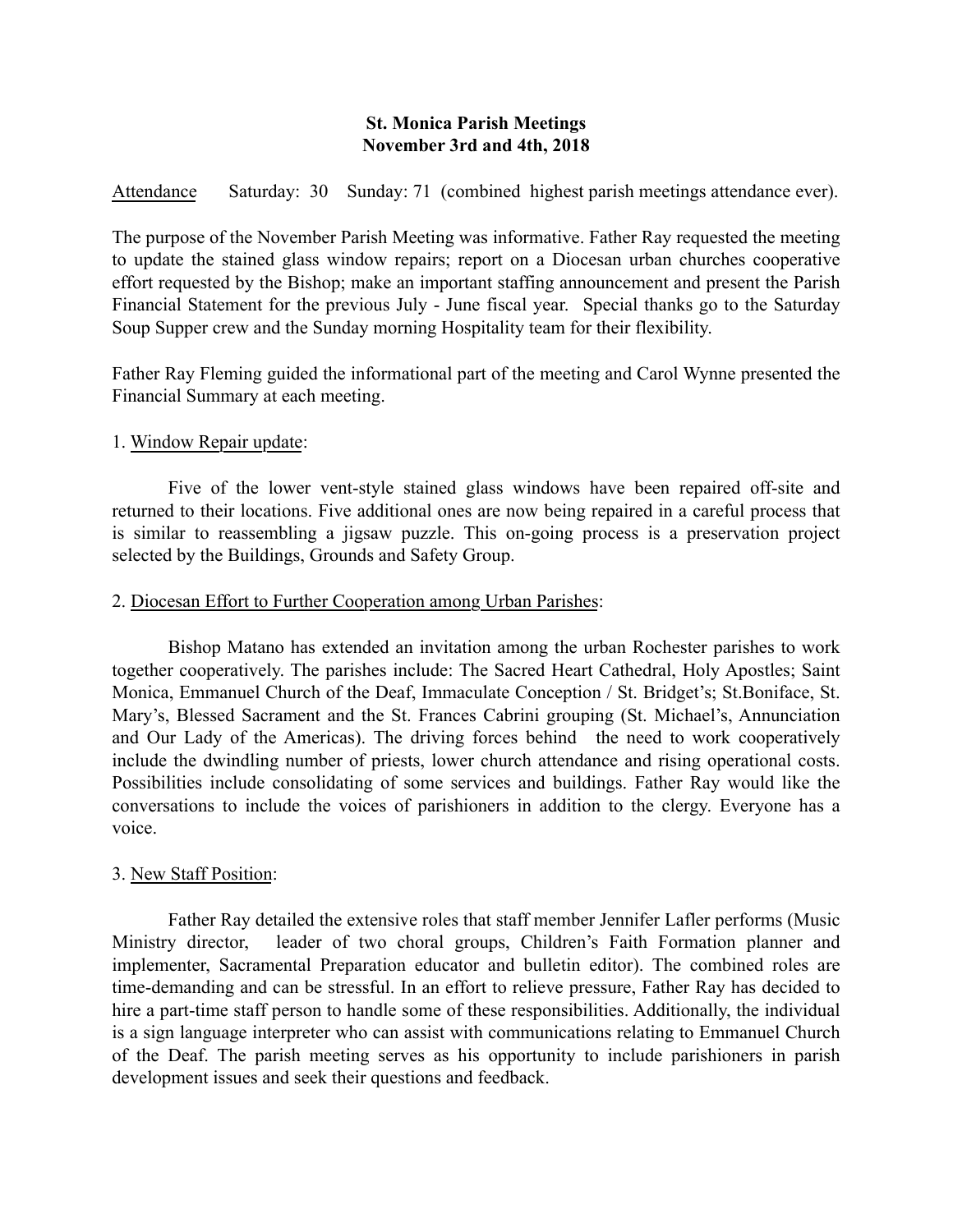# St. Monica Parish Meetings -2- November 3 & 4, 2018

Father Ray's choice for this part-time position is is Margot VanEtten. She is completing her involvement as the Director of the Brockport College Newman Community. Her husband Larry VanEtten is a Roman Catholic deacon. The Newman Community is now merging at the end of this year with Nativity parish in Brockport. Campus ministry has played an important part in her life beginning at RIT where she was the coordinator of Religious Interpreters for the Deaf students. She began her formal ministry at St. Mary's Church (downtown) as the Pastoral Associate for the faith community that later became Emmanuel Church of the Deaf. Margot has already met the St. Monica staff.

For further information about Margot, please see the attachment from the Brockport College website featuring the Newman Campus ministry.

4. Financial Report for the July 1-2017- June 30 , 2018 parish fiscal year:

Carol Wynne, the St. Monica Director of Finance and Administration which is a role shared with other Westside Roman Catholic Parishes, presented the parish's financial summary for FY 2018. The picture is very stable. The budget is balanced. Income and expenses matched very well. The parish continues to benefit from the lease arrangement with the Rochester Academy Charter School. The parish benefited from some generous contributions / bequests from parishioners. The Bernie Daley Fund continues to support buildings and grounds projects according to a specified formula to preserve its sustainability. The patrimonial long-term funds are stable.

There was discussion among those present at the parish meeting regarding the fluctuating pattern of the plate collection. Seasonal patterns of giving are predictable especially during summertime vacation season. Some parishioners expressed concern that lessened plate collections may reflect parishioner dissatisfaction with larger Church issues. Father Ray addressed this topic in a balanced manner.

It was noted that current plate collection giving is on-target. Parishioners are already making significant early-stage contributions to the Diocesan *Catholic Ministries Appeal.*

Refer to the detailed *Statement of Revenues and Expenses June 30, 2018* prepared by the Parish Finance Council. Father Ray expressed his appreciation for their work guiding parish finances and preparing the summary.

Father Ray encouraged parishioners to talk with Facilitation Team members and Finance Council members if they have further questions.

The meetings closed with a prayer.

Summary written 11/7/18; revised and submitted after review 11/9/18 jec